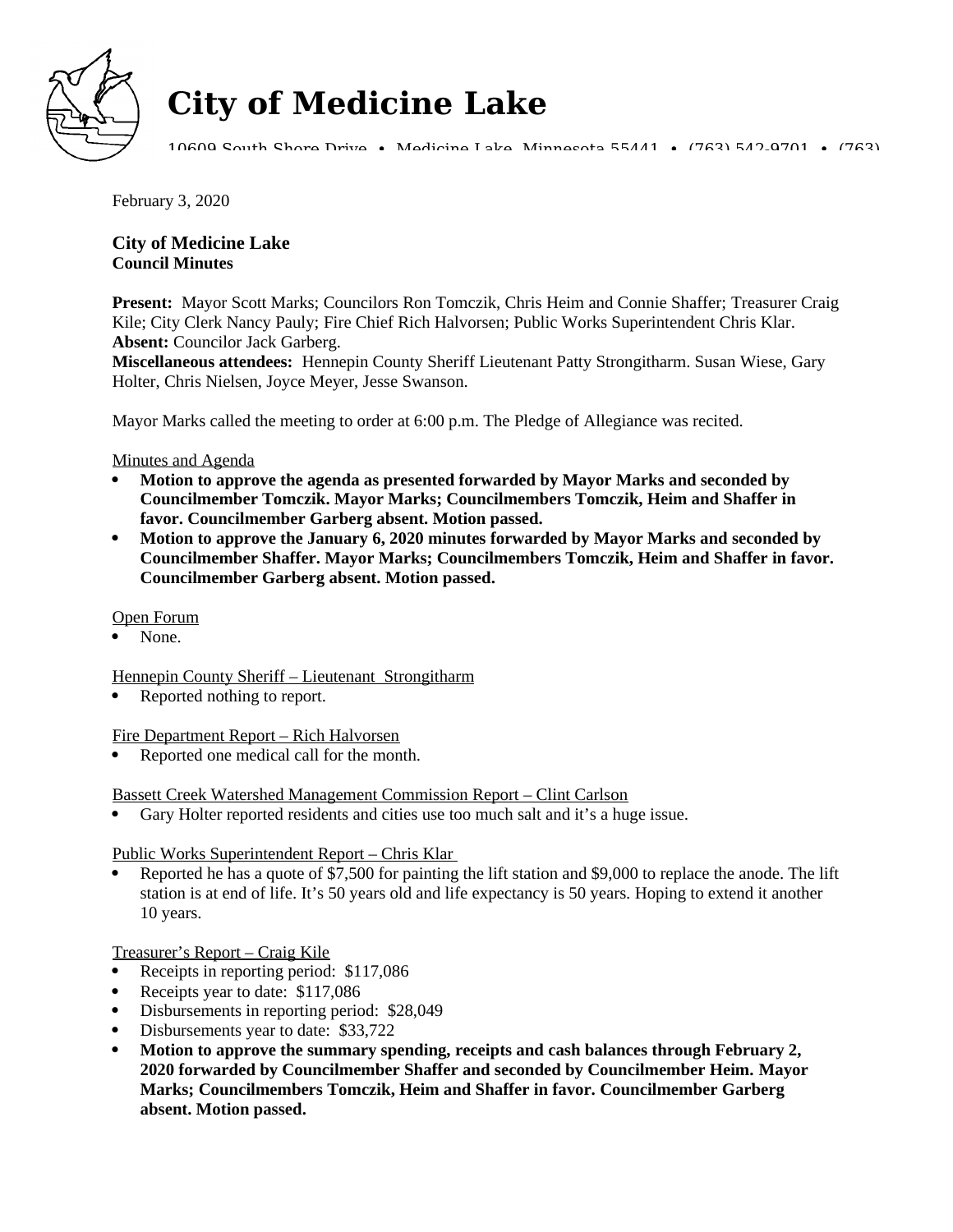Reported the \$108,391.66 received from Met Council for the water infiltration grant has been placed in the maintenance reserve.

# Officer Reports:

- Councilmember Garberg
- No report.

Councilmember Tomczik

- Reported Met Council requested the number of building permits issued last year. The number is 30.
- Reported it's difficult to see walkers at night. They need to walk against traffic and wear lights, etc...

Councilmember Heim

 Inquired about the building inspector. Councilmember Shaffer responded that Metro West is still doing our inspections.

## Councilmember Shaffer

- Reported we don't have a contract with Metro West. According to Wynn Curtiss, it can be terminated at will.
- Reported the building section of the website is up and running.
- Reported there is one outstanding rental fee.
- Reported the rental ordinance is ready to be approved for moving to a three year cycle. It requires a tenant list of who is renting the property. Also, after an initial police report the landlord needs to attend a crime-free house class.
- **Motion to approve Ordinance No. 126 an ordinance governing the licensure and regulations of rental housing forwarded by Councilmember Shaffer and seconded by Mayor Marks. Mayor Marks; Councilmembers Tomczik, Heim and Shaffer in favor. Councilmember Garberg absent. Motion passed.**
- **Motion to adopt Ordinance No. 127 an ordinance adopting a schedule for the collection of land use related fees for 2020 with the condition that the City of Plymouth enter into the Joint Powers Agreement with the City to serve as the city's official building inspector forwarded by Councilmember Shaffer and seconded by Councilmember Heim. Mayor Marks; Councilmembers Tomczik, Heim and Shaffer in favor. Councilmember Garberg absent. Motion passed.**

### Mayor Marks

Reported nothing to report.

### **New Business**

- **Motion to appoint Laura Ferenci to the Planning Commission forwarded by Councilmember Heim and seconded by Councilmember Shaffer. Mayor Marks; Councilmembers Tomczik, Heim and Shaffer in favor. Councilmember Garberg absent. Motion passed.**
- **Motion to approve Resolution 20-02 appointing election judges for the March 3, 2020 Presidential Nomination Primary forwarded by Councilmember Shaffer and seconded by Councilmember Heim. Mayor Marks; Councilmembers Tomczik, Heim and Shaffer in favor. Councilmember Garberg absent. Motion passed.**

**Motion to adjourn forwarded by Councilmember Tomczik and seconded by Councilmember Shaffer. Mayor Marks; Councilmembers Tomczik, Heim and Shaffer in favor. Councilmember Garberg absent. Motion carried at 6:57 p.m.**

Respectfully submitted,